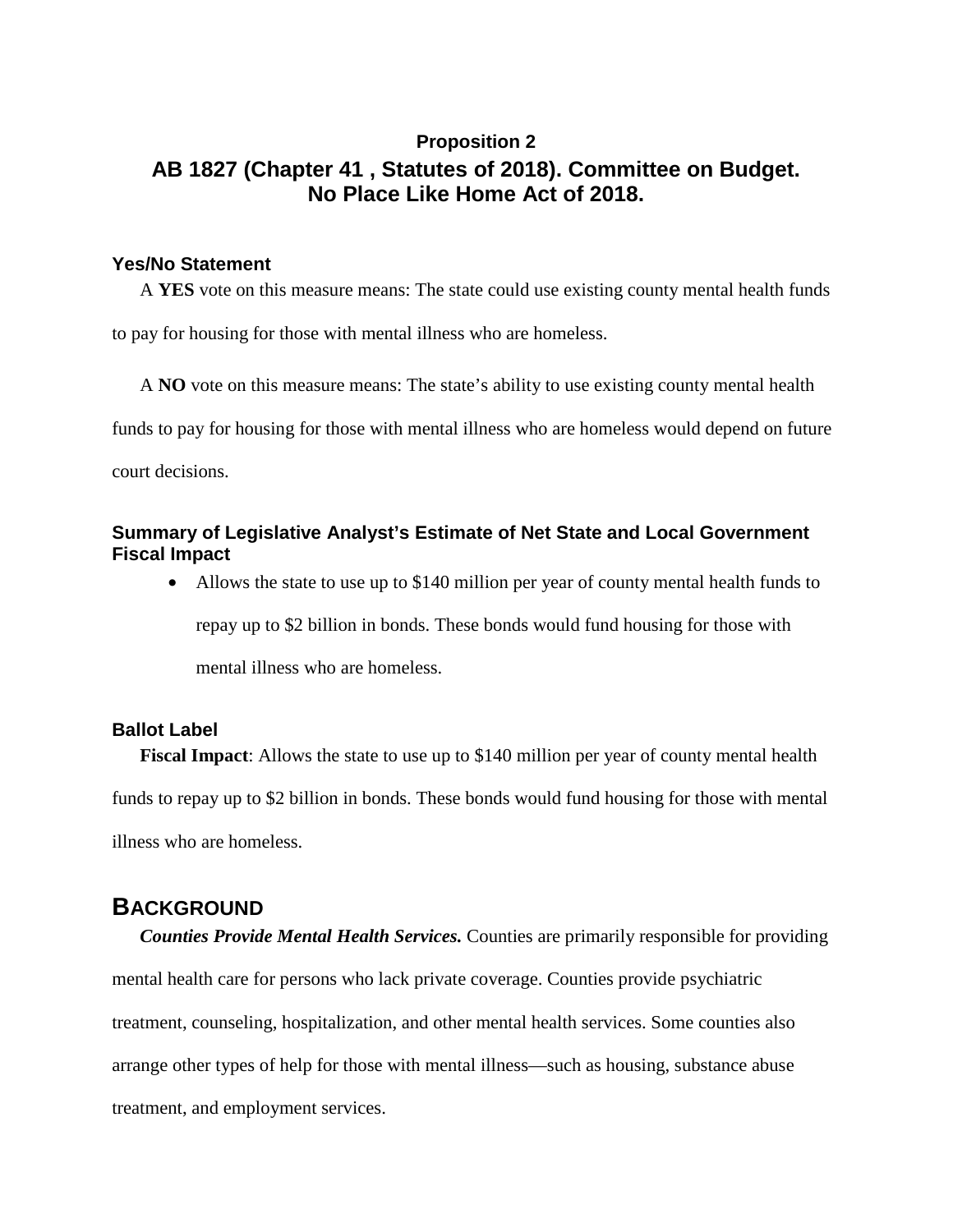*Mental Health Services Act.* In 2004, California voters approved Proposition 63, also known as the Mental Health Services Act. The act provides funding for various county mental health services by increasing the income tax paid by those with income above \$1 million. This income tax increase raises \$1.5 billion to \$2.5 billion per year.

*No Place Like Home Program.* In 2016, the Legislature created the No Place Like Home program to build and rehabilitate housing for those with mental illness who are homeless or atrisk of becoming homeless. The state plans to pay for this housing by borrowing up to \$2 billion. The state would borrow this money by selling bonds, which would be repaid with interest over about 30 years using revenues from the Mental Health Services Act. This means less funding would be available for other county mental health services. No more than \$140 million of Mental Health Services Act funds could be used for No Place Like Home in any year. The bond payments would be around \$120 million in a typical year.

*Court Approval Needed for No Place Like Home.* Before these bonds can be sold, the state must ask the courts to approve the state's plan to pay for No Place Like Home. The courts must decide two main issues:

- Whether using Mental Health Services Act dollars to pay for No Place Like Home goes along with what the voters wanted when they approved the Mental Health Services Act.
- Whether voters need to approve the No Place Like Home bonds. (The State Constitution requires voters to approve certain kinds of state borrowing.)

This court decision is pending.